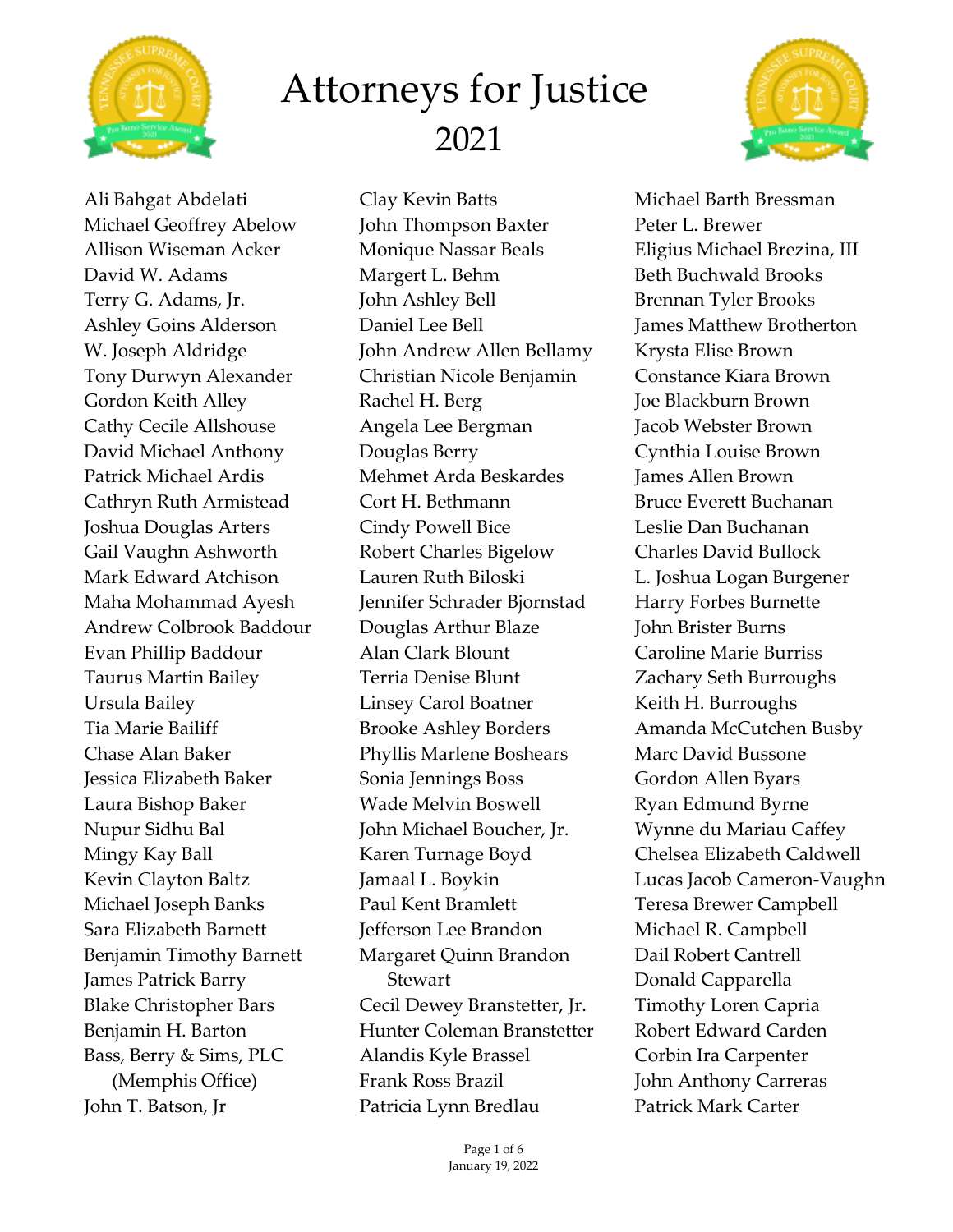



James George Carter Connie Jean Chadwick Katie Lamb Chambers Timothy Christian Chambers Prince Caesar Chambliss, Jr. Bhavya Chaudhary John Taylor Chenery Edward Franklin Childress, Jr. Laurie L. Christensen Miranda Christy Harry Alfred Christensen Wesley Ben Clark Seth Nelson Cline Lee Alan Cohen Joel Efrem Cohen Hannah McSween Cole Jonathan Jacob Cole Robert Deno Cole John Charles Cole Whitney Meghan Collins David M. Cook Richard Sanborn Cooper McKenna Louise Cox Nancy C. King Crawford Randall Francis Crossing Richard Dewayne Crotteau Stephen Davis Crump Shannon Lee Crutcher Karen Goforth Crutchfield Kasey Ann Culbreath Jack Phillip Reynolds Culler James David Culp Thomas Joseph Dancison, Jr. Timothy Scott Daniel Andrew Tyler Daugherty Wade Vance Davies Charles Jacob Davis

Tyler Scott Davis Emma Redden Davis Edith Logan Davis Anne Besh Davis Rhonda Gail Davis Sean Patrick Day John A. Day Kimberly Dement Dean Rebecca Wells Demaree Douglas Keith Dennis, Jr. Kathryn Leigh DeRossitt Duane Woodruff DeVault Edward Earl DeWerff Benjamin Michael Dickenson Terry Lee Dicus Robert Howard Dietrick Harlan Dodson Dodson, Parker, Behm & Capparella, PC Covington Grace Dismukes Jahari Mabry Dowdy Dann Lee Duncan James Carl Duncan Nicholas Anders DuPuis Nichole Rae Dusche Thomas Ross Dyer Gerald Forrest Easter Matthew Crawford Edwards Russell L. Egli M. Allen Ehmling Steven Jeffrey Eisen Jessica Sloan Elam Ruth Thompson Ellis Kathryn St. Clair Ellis David Ruben Esquivel Matthew Brandon Evans Paige Ivey Evatt

Reid David Evensky Dale Alan Everett Dustin Faeder Jonathon Daniel Fagan Justin Bennett Faith Brittany Thomas Faith Mohamed Akram Faizer Amy Jenkins Farrar Deborah Reule Farringer John Michael Farris Andrew Christian Graham Carmichael Fels Lawrence Brentwood Maverick Flowers Amber Danielle Floyd Mary Shiela Foust Russell Fowler Sheri Ann Fox Mark Andrew Fulks Steven Glen Fuller Scott Davis Gallisdorfer Patti Jon Burton Garner David Wilson Garrison Sandra Susana Gibbs Layne Meredith Gillespie Marc Bradley Gilmore Andrew Jordan Godbold Marc David Goldstone John Stone Golwen Alberto R. Gonzales Henry Bragg Gotten, III Nicole Michele Grida Brandon Scott Griffin David Ryan Grimmett Joseph Gregory Grisham Arthur C. Grisham, Jr. Macey Dawson Gurley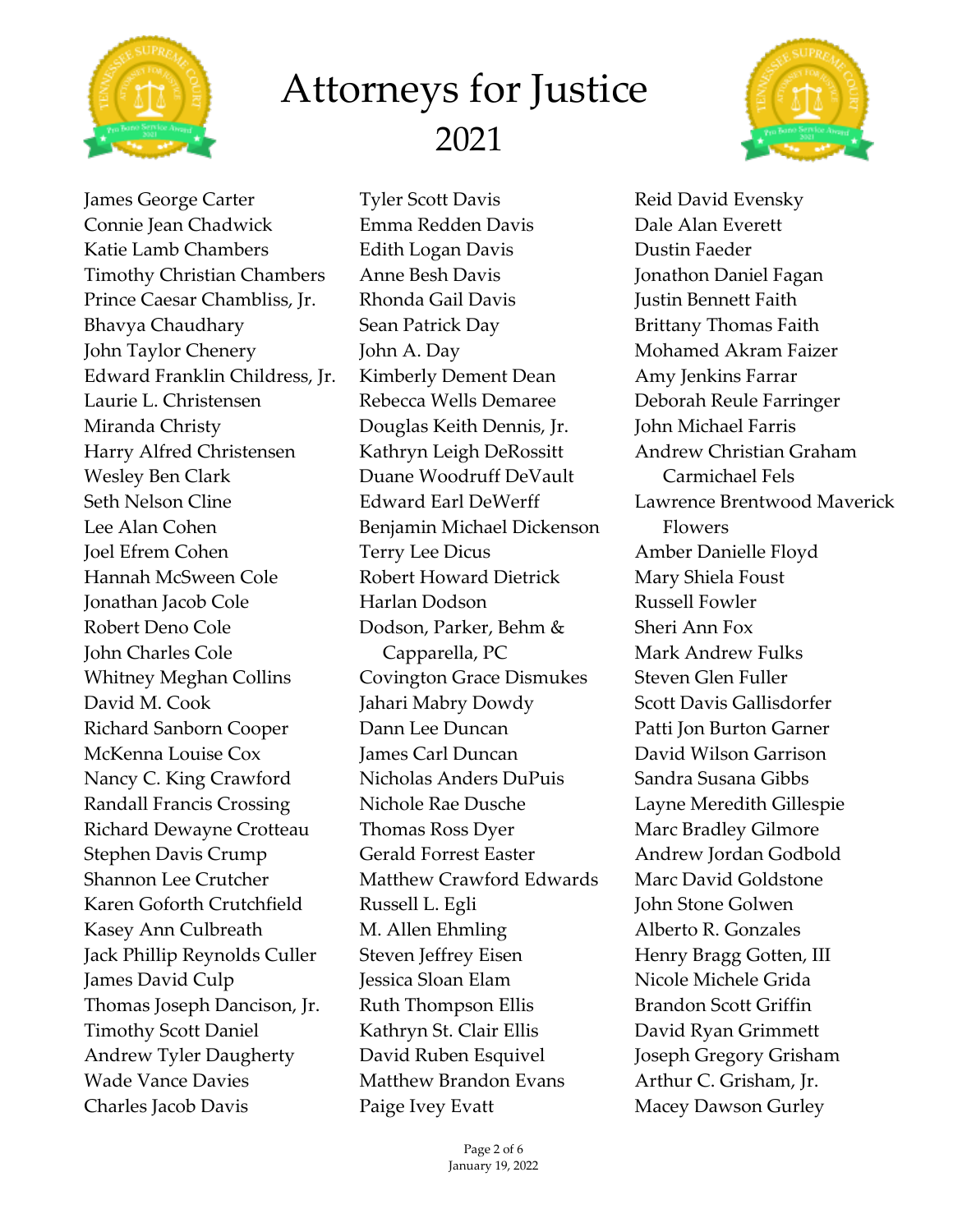



Sarah Emily Guthrie Roland Thomas Hairston, II Alan D. Hall Mitzi Rachelle Hall Thomas Bradley Hall Wayne Robert Halper Myra Ann Hamilton Richard Allen Hammond, Jr. William Luke Hammond Tracy Robb Hancock Don Anthony Handley Joshua Dana Hankins John K. Harber William L. Harbison Andrew Hathaway Hard Jaclyn Deeann Hardin Jeremy Eugene Harr Penny Harrington Phillip Nathaniel Harvey Robb Stewart Harvey Shea Hasenauer Bryan Christopher Hathorn Jason Edward Havens Madison Crooks Haynes Arthur Miles Headley Katja Kallis Hedding Lisa Katherine Helton Joan Marie MacLeod Heminway Ian Perry Hennessey Candi Renee Henry Gregory Ishmael Herman-Giddens Roy Brasfield Herron Tricia Ruth Herzfeld Callie Katherine Hinson Jeremiah Michael Hodges

Michele Denise Hodges Patricia Wilsdorf Holder Janice M. Holder Maureen T. Holland Josie Scarlett Holland Jonathan Frank Hollis David Christopher Holly Arthur Earle Horne, III Brad William Hornsby Daniel Alexander Horwitz Michael Gabriel Hoskins Brooke Elizabeth Howlett Brett Alexander Hughes William Noble Hulsey, III Sean Antone Hunt Courtney Hunter Sheryl Tattiana Hurst Husch Blackwell, LLP Colleen Ann Hyder Roger David Hyman LaTrena Davis Ingram Juanita Brown Ingram Leslie Rae Isaacman Wesley Adam Izell Clayton P. Jackson April Lynn Harris Jackson Rachel Jackson Philip McCarroll Jacobs James B. Jalenak Leonard Jamerson Laurie Dollhofer Jewett Matthew Ian John Tiffany Marcilynne Johns Matthew Robert Johnson Kimberley Reed-Bracey Johnson Florence Marie Johnson

> Page 3 of 6 January 19, 2022

Stephen Ross Johnson Katie Tolliver Jones Katlyn Marie Jones James Jones, Jr. William David Jones Terence Scott Jones S. Joshua Kahane Danny Wayne Kail Lanis Loretha Karnes Courtney Janet Keehan Clyde William Keenan Nathan Wesley Kellum Charisse Kendricks Sung Ho Kim Hyeyeon Kim William Scott Kimberly Rockforde Davenport King David L. King Sean Charles Kirk Joseph Talmadge Kirkland, Jr William Lawson Konvalinka Martin Allen Kooperman Brian Kingsley Krumm Darcee Leann Kubisiak Julie Ann Kuykendall John Raymond LaBar Regina Marie Lambert Devon McKenzie Landman Shelia Victoria Lannom Tyler Wade Lannom Edward Dodson Lanquist, Jr. Robert Redman Laser, III Rebecca Lane Lashbrook Lawren Bryant Lassiter Thomas William Lawless Tessa Nichole Lawson Alysse Nicole Layton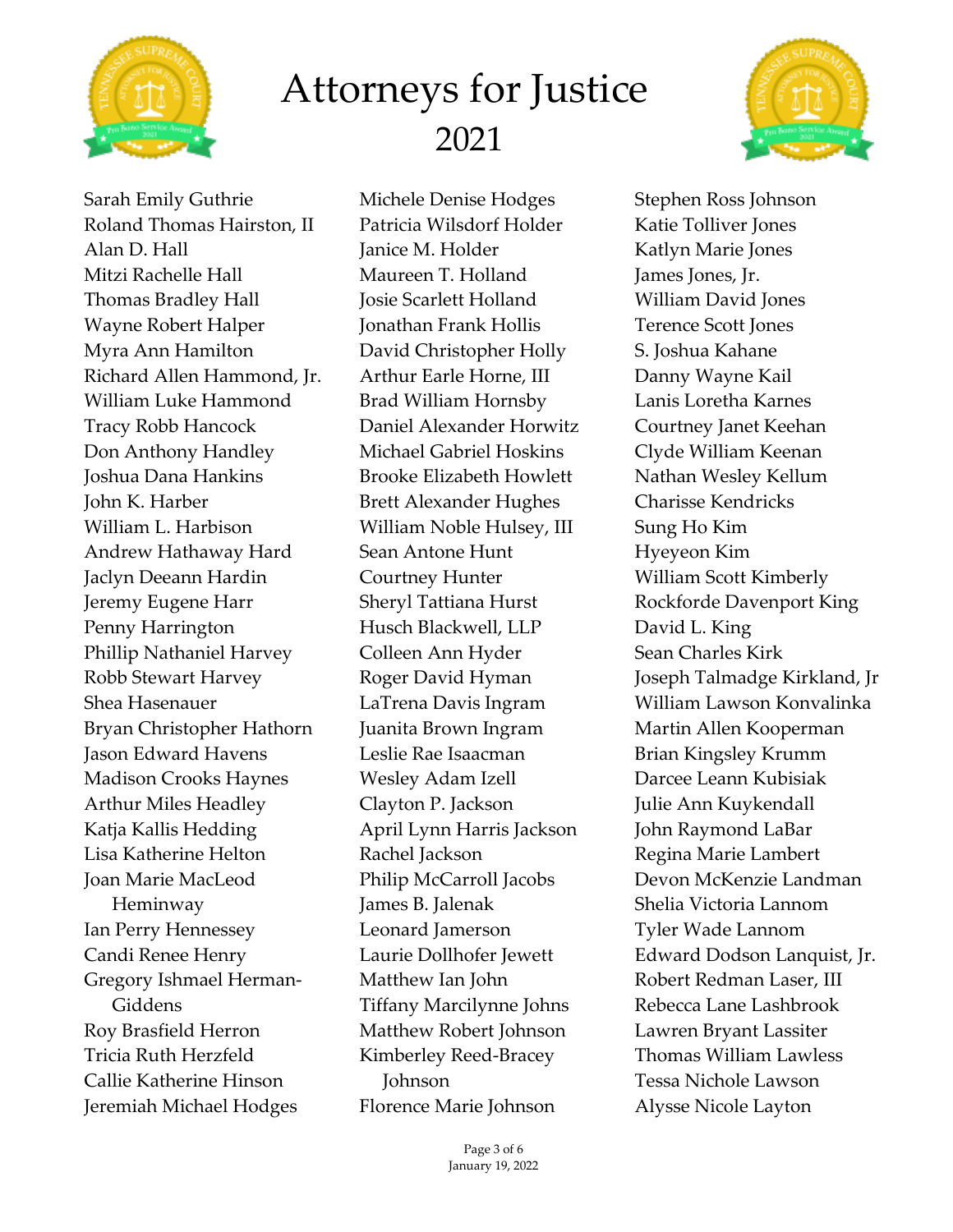

Tod Michael Leaven Rhonda Faye Lee Clay Thomas Lee Candyce Nicole Leeper Eric Scott Lehman Roland Robert Lenard Michelle Lee Leonard William Hamner Leslie Kathy A. Leslie Martin Wayne Lester Walter Hill Levie, III Joseph John Levitt, Jr. George T. "Buck" Lewis Walter Henry Lewis, III Daniel Neal Lewis Marcus Allen Lipham Carolyn Elizabeth Littell Courson Sharon Greta Locklear Kendra Joanna Long Jordan Chandler Long John Chadwick Long Ryan Patrick Loofbourrow Lucy Xiaoyun Lu Michelle Marie Lubbert Alexandra Camille Lynn Kim Macdonald John Terrance Maher Howard Brett Manis Whitney Nicole Manning Kendra Jane Mansur Louis Gino Marchetti, Jr. Jonathan Andrew Marion Terry Ann Maroney Elizabeth Leith Marsh Simone Marshall Steven Michael Marshall

Christopher Peter Martin William E. Mason, IV Thomas Anthony Maynard Samantha Anne McCammon Lauren Nicole McClanahan Elizabeth Renee McClellan John Sims McCool Shyretta Rochelle McCrackin Mark Steven McDaniel, Jr. Larry Roger McElhaney, II Nicholas Tuck McGregor Jeremiah Lucius McGuire Janne Yvette McKamey Todd Clifford McKee Sean Thomas McKinney Laurie Harrod McNulty Susan N. Mee Suzanne Marie Meiners-Levy Idi Belkis Melendez Karla Maria Mendez Candice Kaye Mendez Albert Benton Merkel, Jr Tamra Lynn Mezera Stacie Dawn Miller Mitchell Ray Miller Janice Lois Campbell T. Miller William Hugh Milliken Christina Renee Mincy Justin Edward Mitchell Jennie Marie Montenotte Dale Jon Montpelier Rick Lloyd Moore Ryan Julian Moore Michael Ben Moore, II Steven Gregory Moore Robert Brad Morgan Parke Stratton Morris



Paul Howard Morris John Howard Morris Joseph Lawrence Morrissey, Jr. Rachel Michelle Moses Julie Elizabeth Moya Joe Aaron Mullis Steven John Mulroy Daniel Jeremiah Murphy Amber Dianna Murray Charles Robert Naftalin Stephen Charles Nault Dina Nesheiwat Kevin Shaun Newton Chelsea Danielle Nicholson Cynthia Nicholson Podis David Dix Noel Robert Gaines Norred, Jr. Jeannine Marie Novak Kristen Dacey O'Connor Stacie Leigh Odeneal Emily Ahlquist O'Donnell Seth Rayborn Ogden Katheryn Murray Ogle Rochelle Ann Oldfield Delshad Murad Omer Billy Wayne Ostermann Rick Allen Owens Jason Michael Pannu Paul Stuart Parker Kyle D. Parks Adam Wilding Parrish David Bate Parsons Will Parz Michael James Passino Anita Patel Joseph Robert Pehanick Beau Edward Pemberton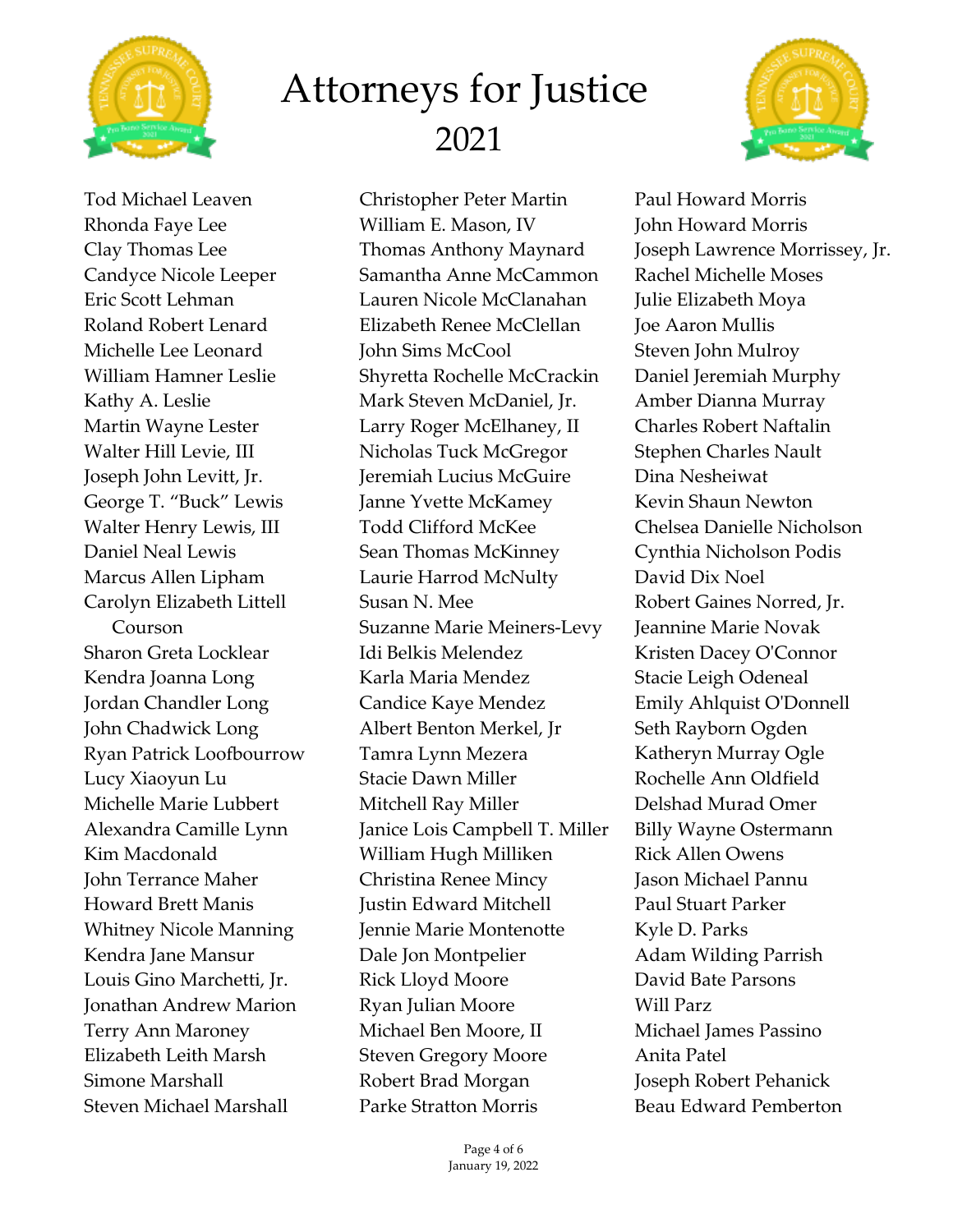



Andrea Patrice Perry Mimi Phillips Richard Wayne Pierotti Justin David Pitt Andrew Robert Edward Plunk William Leslie Pomeroy Alissa Michelle Poss Nathan L. Powers Denise Verna Pratt Ashley Denise Preston Austin Keith Purvis Rachael Emily Putnam Randall Dean Quarles Suzanne Shackelford Queen John Harvey Quinn, Jr Aisha Rahman Nelson Tyler Rainey Lindsey Ann Ralston Melissa Baxter Ramsingh Andrew James Rankin Johnny Quitman Rasberry, Jr. David Louis Raybin William Phillip Reed Benjamin James Reed Charles Edwin Reed Glen G. Reid Jr. Marc Evan Reisman Mozianio Samuel Reliford, III Lorenzo Derek Renfroe Jimmy Leo Richardson, III Daniel Joseph Ripper Paul Edward Risner Esther Lois Roberts Christopher Shawn Roberts Worrick Gale Robinson Peter Christopher Robison Helen Sfikas Rogers

John Tyler Roper Richard Graham Rosser John Colin Graham Rosser John William Routh Elizabeth Sarah Rudnick Joseph P. Rusnak Christopher Chad Sabis Joyce Grimes Safley Peter Christopher Sales Olufemi Gbolahan Salu Nathan Clay Sanders Rachel Elizabeth Sanders Michael J. Sandler, Sr. Marlen Santana Perez Francis Xavier Santore, Jr. Caroline Elizabeth Sapp Edmund Scott Sauer Madeleine Christie Savage-Townes Michael Stuart Saylor Daniel Michael Schaffzin Philip Edward Schell Robert Culver Schmid Kimberly Kaye Schreiber Marie Tedesco Scott Taylor Paige Scott George Stackhouse Scoville, III Jennifer Renee Scribner Carrie Ann Searcy Amber Griffin Shaw Caroline Anne Shea Jeffrey William Sheehan Melody Farah Shekari Kavita Goswamy Shelat Michael Gibbs Sheppard George Calvin Shields, II Susan E. Shipley

Gary Clark Shockley John Thomas Sholly Lawrence Scott Shults Jennifer Anne Sink Jessica Sue Sisk Gregory Howard Siskind Ben G. Sissman Elizabeth Noel Sitgreaves Amy Kathleen Skelton Anna Rene Smith Maura Abeln Smith Derek Keith Smith William Bryan Smith Mitchell Craig Smith Terica Nicole Smith Yanika Chantae Smith-Bartley Janieka Veralisa Smith-Howard Rachel Leigh Sodee Julia Ann Spannaus Ryan Joseph Spickard Francis Lee Spratt Benjamin David Stallard Holly Jean Stanford Michael Jon Stanuszek M. Susie Henderson Starnes Allison James Starnes-Anglea Jonathan O. Steen Clay Malone Stevens Alexandra Tucker Stewart Betsy Gay Stibler Joseph Christopher Stiles Charlesa Renee Stoglin John William Stone, III Richard Charles Stooksbury, III Brandon James Stout Perry L. Stout Kathleen Grace Stranch